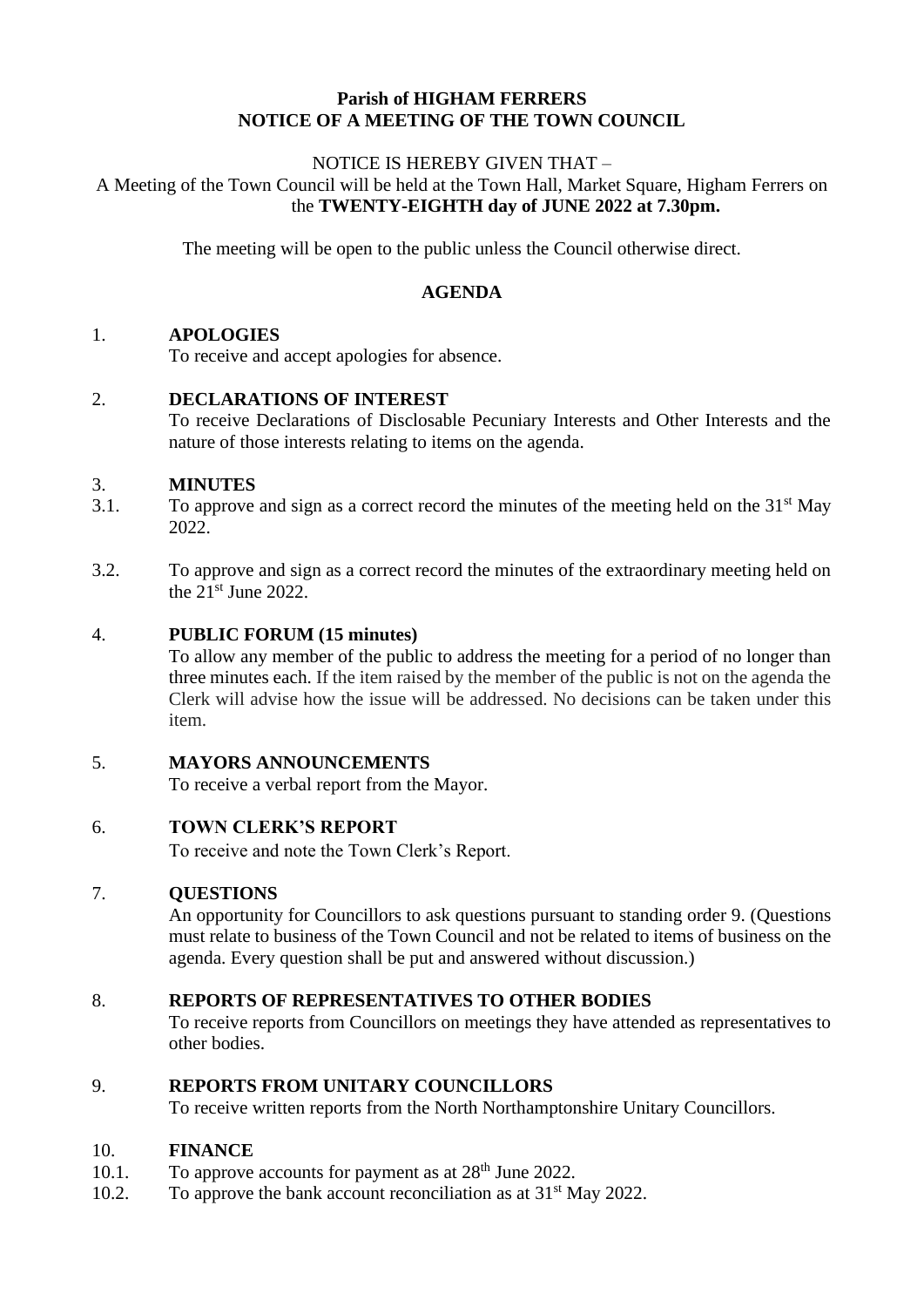- 10.3. To receive and note the budget report as at 31<sup>st</sup> May 2022.
- 10.4. To approve the following expenditure:
	- (i) Replacement blue tourist plaque to Chichele College, £216.50
	- (ii) Fencing repairs on land to the rear of Henry Chichele Primary School, £240
	- (iii) Fencing repairs on land off Parker Way, £410

### 11. **COMMITTEE MEETINGS**

To receive and adopt the minutes of the following advisory committees: -

- 11.1. Planning and Development Committee held on the 14<sup>th</sup> June 2022.
- 11.2. Policy and Resources Committee held on the 14<sup>th</sup> June 2022.

# *Recommendations*

(i) **REVIEW OF POLICIES:**

That the following policies be reviewed without change: -

- Bad Debts Policy
- Disciplinary and Grievance Procedure
- Dignity at Work Bullying and Harassment Policy
- Leader Protocol
- Financial Regulations

# **Health and Safety Policy**

That the wording 'plus 9 to get an outside line' be removed from Appendix 5.3 Fire Evacuation Procedure of the Health and Safety Policy. That the requirement for a personal alarm for lone working during office hours under section (ix) of the Health and Safety Policy be considered at the next meeting pending review of existing arrangements in place.

### **Mayors' Handbook**

That the reference to signatories of the bank account in section 6.3 of the Mayors' Handbook be amended to be that of 'Leader and Deputy Leader, Town Clerk and Administration and Communications Officer'.

# (ii) **ACCOUNTING SOFTWARE 3 YEAR CONTRACT**

That a 3-year contract be entered with Rialtas for the provision of the Omega accounting software, to include software support and maintenance and access to group training sessions at a current annual cost of £892.

# 12. **USE OF SAFFRON ROAD RECREATION GROUND**

To consider requests from the following organisations to use Saffron Road Recreation Ground:-

- 12.1. North Northamptonshire Leisure Services Team
- 12.2. Redeemed Christian Church of God, Emmanuel Parish, Rushden

# 13. **COMMUNITY ROOM**

- 13.1. To agree the 'Conditions of Hire' for the Community Room.
- 13.2. To agree the hire fees for the Community Room for 2022/23.

# 14. **CLIMATE CHANGE WORKING PARTY**

- 14.1 To receive a verbal update from the Climate Change Working Party meeting held on the June 2022.
- 14.2. To agree to undertake the 'Bee Squared' project.

# 15. **ITEMS TO REPORT**

An opportunity for Councillors to report items. No decisions or discussions can be made under this item.